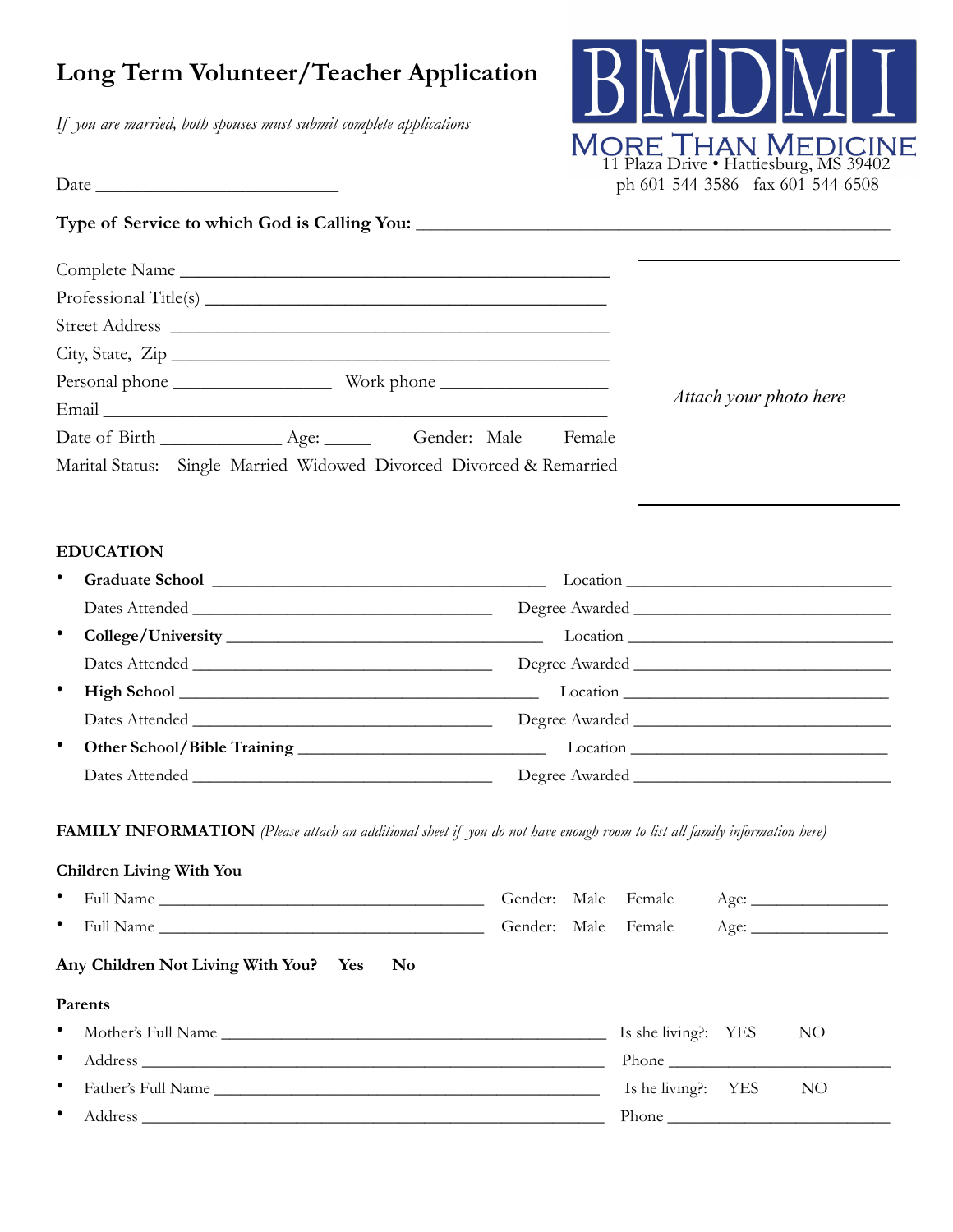### **EMPLOYMENT INFORMATION**

| $\bullet$ |                                                                                   |                        |                            |  |  |  |  |
|-----------|-----------------------------------------------------------------------------------|------------------------|----------------------------|--|--|--|--|
|           |                                                                                   |                        |                            |  |  |  |  |
|           |                                                                                   |                        |                            |  |  |  |  |
|           | If not, why? $\qquad \qquad$                                                      |                        |                            |  |  |  |  |
|           | ,我们也不会有什么。""我们的人,我们也不会有什么?""我们的人,我们也不会有什么?""我们的人,我们的人,我们也不会有什么?""我们的人,我们的人,我们的人,我 |                        |                            |  |  |  |  |
| $\bullet$ |                                                                                   |                        |                            |  |  |  |  |
|           |                                                                                   |                        |                            |  |  |  |  |
|           |                                                                                   |                        |                            |  |  |  |  |
|           |                                                                                   |                        |                            |  |  |  |  |
|           |                                                                                   |                        |                            |  |  |  |  |
|           | Why did you leave this position?                                                  |                        |                            |  |  |  |  |
|           |                                                                                   |                        |                            |  |  |  |  |
|           |                                                                                   |                        |                            |  |  |  |  |
|           |                                                                                   |                        |                            |  |  |  |  |
|           |                                                                                   |                        |                            |  |  |  |  |
|           |                                                                                   |                        |                            |  |  |  |  |
|           | Have you ever declared bankruptcy? YES NO                                         |                        | If so, what type and when? |  |  |  |  |
|           | Have you ever been denied serving through a mission sending agency?               |                        | NO<br><b>YES</b>           |  |  |  |  |
|           |                                                                                   |                        |                            |  |  |  |  |
|           | Do we have your permission to conduct a background check?                         |                        | <b>YES</b><br>NO           |  |  |  |  |
|           | Your signature & social security number authorizing background check:             |                        |                            |  |  |  |  |
|           | Signature                                                                         | Social Security Number | Date                       |  |  |  |  |